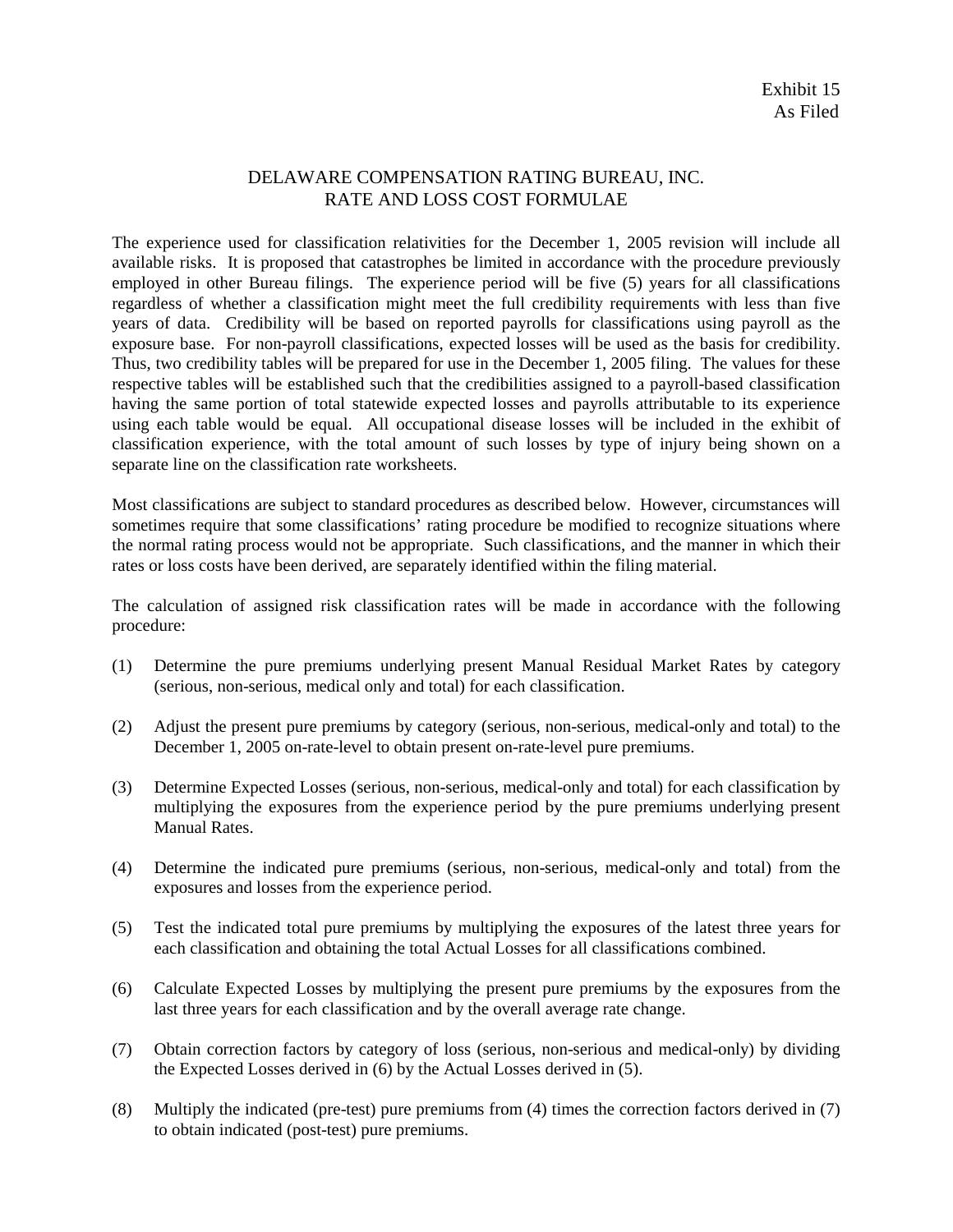#### RATE AND LOSS COST FORMULAE (continued)

- (9) Determine "formula" pure premiums from (2) and (8) above for each type of loss (serious, nonserious and medical-only), with credibility for each category of loss corresponding to either the amount of reported payroll (for all classifications in which payroll is the exposure base) or to the amount of Expected Losses (for all "non-payroll" classifications). Credibility weights will be taken from exhibits appearing in the Class Book. The complement of credibility is in each case to be assigned to the present on December 1, 2005 level pure premiums for each category of loss.
- (10) Select proposed total pure premiums for each classification, using the middle value from the total pure premiums derived in (2), (8) and (9) above. If the proposed pure premium selected on this basis is different from the formula pure premium derived in (9) above, partial pure premiums are to be allocated between categories (serious, non-serious and medical-only) in the same proportion as the partial pure premiums comprising the formula pure premium.
- (11) Test the proposed total pure premiums selected in (10) by multiplying by the exposures of the three latest years for each classification and obtaining the total Expected Losses for all classifications combined.
- (12) Obtain a correction factor by dividing the Expected Losses derived in (6) above by the Expected Losses derived in (11) above.
- (13) Calculate the "composite pure premium multipliers" for each industry group as the product of the following items:
	- (a) The pure premium correction factor determined in (12) above.
	- (b) The proposed experience rating plan off-balance factor (Collectible Premium Ratio).
	- (c) The inverse of the permissible loss and loss adjustment ratio.
	- (d) The estimated effect of the July 1, 2006 benefit change.
- (14) Apply the composite pure premium multiplier obtained in (13) above to the proposed total pure premiums to obtain Manual Rates.
- (15) Test to assure that the maximum departure of the Manual Rates derived in (14) above from current Manual Rates is in accordance with the following parameters:

#### Maximum Change in Rates:

 Upward: The industry group average change plus 25% rounded to the nearest 1%. Downward: The industry group average change minus 25% rounded to the nearest 1%.

- (16) Manual rates are to be rounded to the nearest \$.01.
- (17) Test the Manual Rates derived in (16) above to determine if balance has been achieved within 0.0005 of the indicated change in rate level by industry group. If such balance has not been achieved, calculate the necessary correction factor to adjust the composite pure premium multipliers derived in (13) above to achieve the necessary balance. Perform steps (14) through (17) iteratively until the desired balance is achieved.